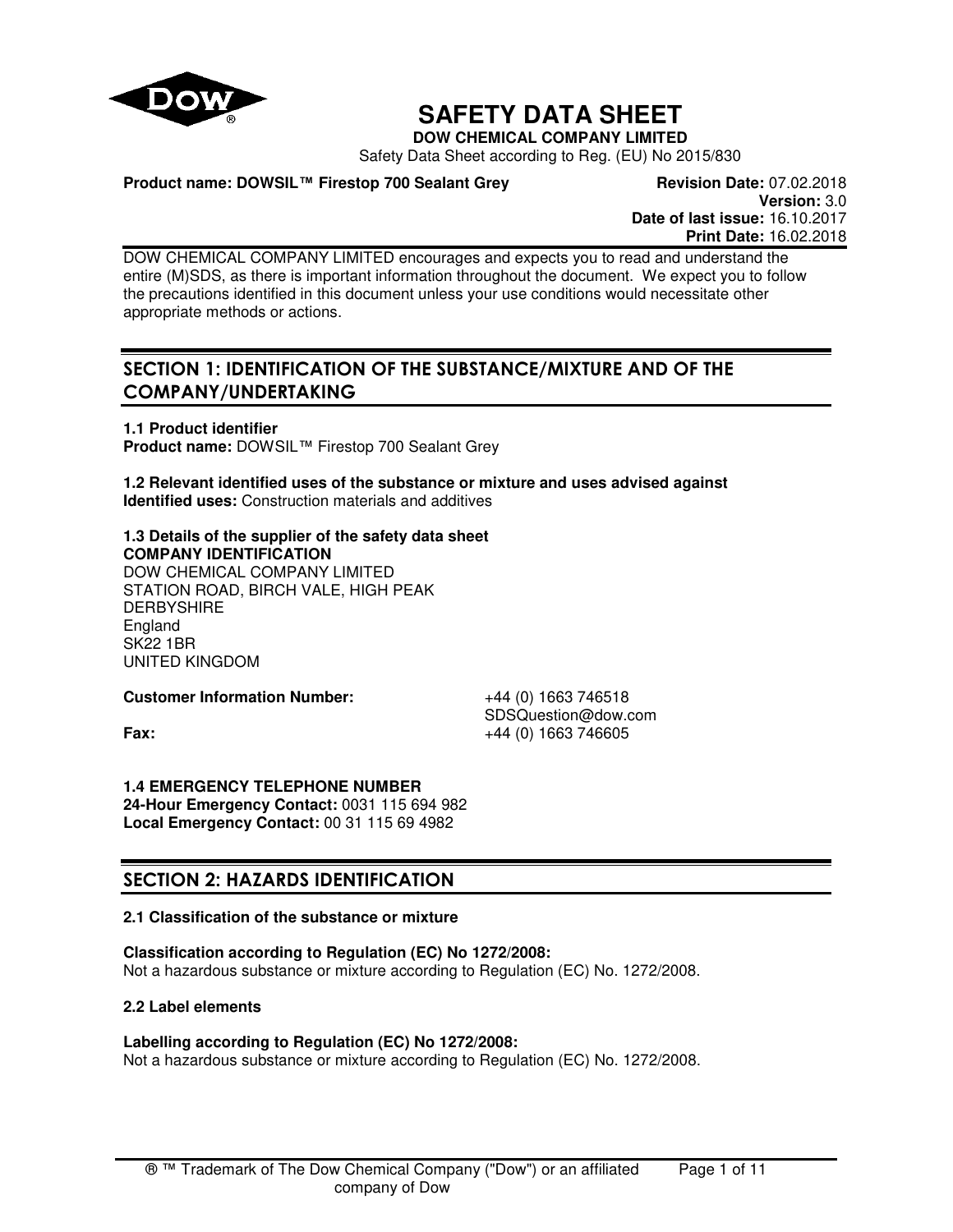#### **Precautionary statements**

P271 Use only outdoors or in a well-ventilated area.

#### **Supplemental information**

EUH210 Safety data sheet available on request.<br>EUH208 Contains: Methyltrimethoxysilane: N-(3 Contains: Methyltrimethoxysilane; N-(3-(Trimethoxysilyl) propyl)-1,2-ethanediamine. May produce an allergic reaction.

#### **2.3 Other hazards**

No data available

### **SECTION 3: COMPOSITION/INFORMATION ON INGREDIENTS**

#### **Chemical nature:** Silicone elastomer **3.2 Mixtures**

This product is a mixture.

This product does not contain, in concentrations equal to or greater than those laid down by the Regulation (EC) No. 2015/830, any substances presenting a health or environmental hazard nor any substances for which there are Community workplace exposure limits in place.

### **SECTION 4: FIRST AID MEASURES**

### **4.1 Description of first aid measures**

**General advice:** 

If potential for exposure exists refer to Section 8 for specific personal protective equipment.

**Inhalation:** Move person to fresh air; if effects occur, consult a physician.

**Skin contact:** Wash off with plenty of water.

**Eye contact:** Flush eyes thoroughly with water for several minutes. Remove contact lenses after the initial 1-2 minutes and continue flushing for several additional minutes. If effects occur, consult a physician, preferably an ophthalmologist.

**Ingestion:** No emergency medical treatment necessary.

**4.2 Most important symptoms and effects, both acute and delayed:** Aside from the information found under Description of first aid measures (above) and Indication of immediate medical attention and special treatment needed (below), any additional important symptoms and effects are described in Section 11: Toxicology Information.

#### **4.3 Indication of any immediate medical attention and special treatment needed**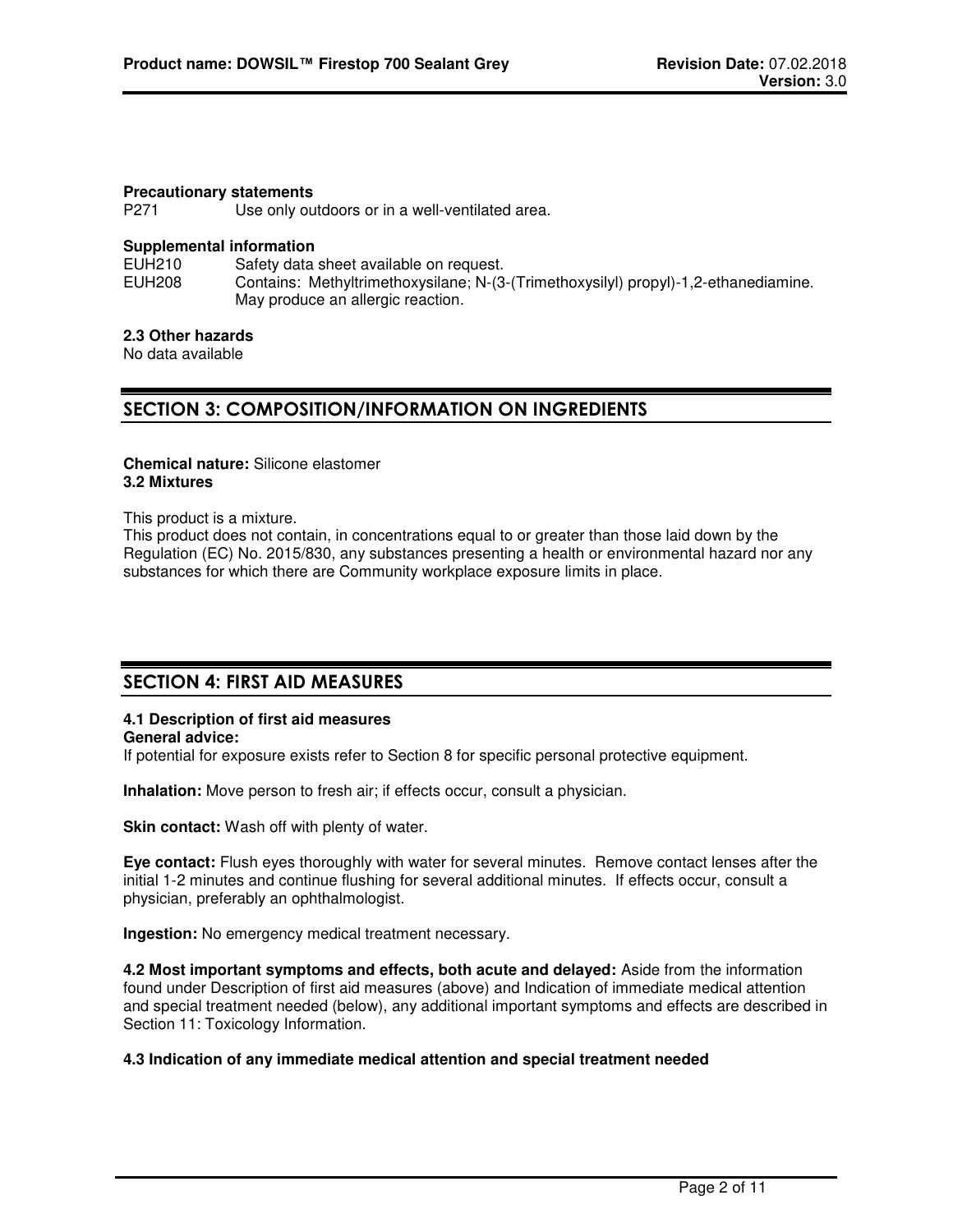**Notes to physician:** No specific antidote. Treatment of exposure should be directed at the control of symptoms and the clinical condition of the patient.

### **SECTION 5: FIREFIGHTING MEASURES**

#### **5.1 Extinguishing media**

**Suitable extinguishing media:** Water spray Alcohol-resistant foam Carbon dioxide (CO2) Dry chemical

**Unsuitable extinguishing media:** None known.

**5.2 Special hazards arising from the substance or mixture Hazardous combustion products:** Metal oxides Formaldehyde Carbon oxides Silicon oxides

**Unusual Fire and Explosion Hazards:** Exposure to combustion products may be a hazard to health.

#### **5.3 Advice for firefighters**

**Fire Fighting Procedures:** Use extinguishing measures that are appropriate to local circumstances and the surrounding environment. Use water spray to cool unopened containers. Remove undamaged containers from fire area if it is safe to do so. Evacuate area.

**Special protective equipment for firefighters:** Wear self-contained breathing apparatus for firefighting if necessary. Use personal protective equipment.

### **SECTION 6: ACCIDENTAL RELEASE MEASURES**

**6.1 Personal precautions, protective equipment and emergency procedures:** Use personal protective equipment. Follow safe handling advice and personal protective equipment recommendations.

**6.2 Environmental precautions:** Discharge into the environment must be avoided. Prevent further leakage or spillage if safe to do so. Retain and dispose of contaminated wash water. Local authorities should be advised if significant spillages cannot be contained.

**6.3 Methods and materials for containment and cleaning up:** Soak up with inert absorbent material. Local or national regulations may apply to releases and disposal of this material, as well as those materials and items employed in the cleanup of releases. You will need to determine which regulations are applicable. For large spills, provide dyking or other appropriate containment to keep material from spreading. If dyked material can be pumped, Clean up remaining materials from spill with suitable absorbent. Sections 13 and 15 of this SDS provide information regarding certain local or national requirements.

#### **6.4 Reference to other sections:**

See sections: 7, 8, 11, 12 and 13.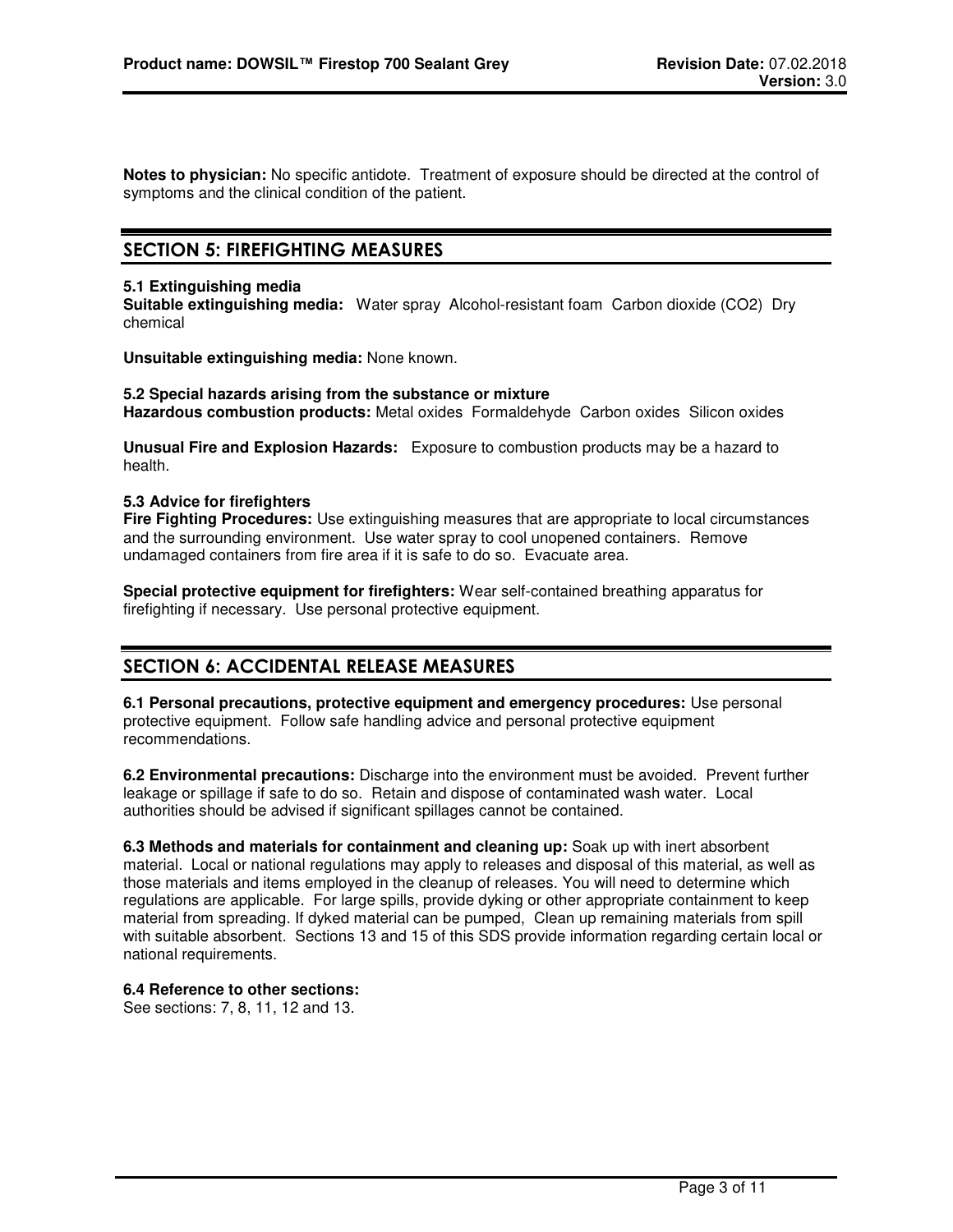### **SECTION 7: HANDLING AND STORAGE**

**7.1 Precautions for safe handling:** Do not get on skin or clothing. Do not swallow. Avoid contact with eyes. Take care to prevent spills, waste and minimize release to the environment. Handle in accordance with good industrial hygiene and safety practice.

Use only with adequate ventilation. See Engineering measures under EXPOSURE CONTROLS/PERSONAL PROTECTION section.

**7.2 Conditions for safe storage, including any incompatibilities:** Keep in properly labelled containers. Store in accordance with the particular national regulations.

Do not store with the following product types: Strong oxidizing agents.

**7.3 Specific end use(s):** See the technical data sheet on this product for further information.

### **SECTION 8: EXPOSURE CONTROLS/PERSONAL PROTECTION**

#### **8.1 Control parameters**

If exposure limits exist, they are listed below. If no exposure limits are displayed, then no values are applicable.

Although some of the components of this product may have exposure guidelines, no exposure would be expected under normal handling conditions due to the physical state of the material.

#### **8.2 Exposure controls**

**Engineering controls:** Use local exhaust ventilation, or other engineering controls to maintain airborne levels below exposure limit requirements or guidelines. If there are no applicable exposure limit requirements or guidelines, general ventilation should be sufficient for most operations. Local exhaust ventilation may be necessary for some operations.

#### **Individual protection measures**

**Eye/face protection:** Use safety glasses (with side shields). Safety glasses (with side shields) should be consistent with EN 166 or equivalent.

#### **Skin protection**

**Hand protection:** Use chemical resistant gloves classified under Standard EN374: Protective gloves against chemicals and micro-organisms. Examples of preferred glove barrier materials include: Butyl rubber. Neoprene. Nitrile/butadiene rubber ("nitrile" or "NBR"). Ethyl vinyl alcohol laminate ("EVAL"). Polyvinyl alcohol ("PVA"). Polyvinyl chloride ("PVC" or "vinyl"). Viton. Examples of acceptable glove barrier materials include: Natural rubber ("latex"). When prolonged or frequently repeated contact may occur, a glove with a protection class of 5 or higher (breakthrough time greater than 240 minutes according to EN 374) is recommended. When only brief contact is expected, a glove with a protection class of 3 or higher (breakthrough time greater than 60 minutes according to EN 374) is recommended. Glove thickness alone is not a good indicator of the level of protection a glove provides against a chemical substance as this level of protection is also highly dependent on the specific composition of the material that the glove is fabricated from. The thickness of the glove must, depending on model and type of material, generally be more than 0.35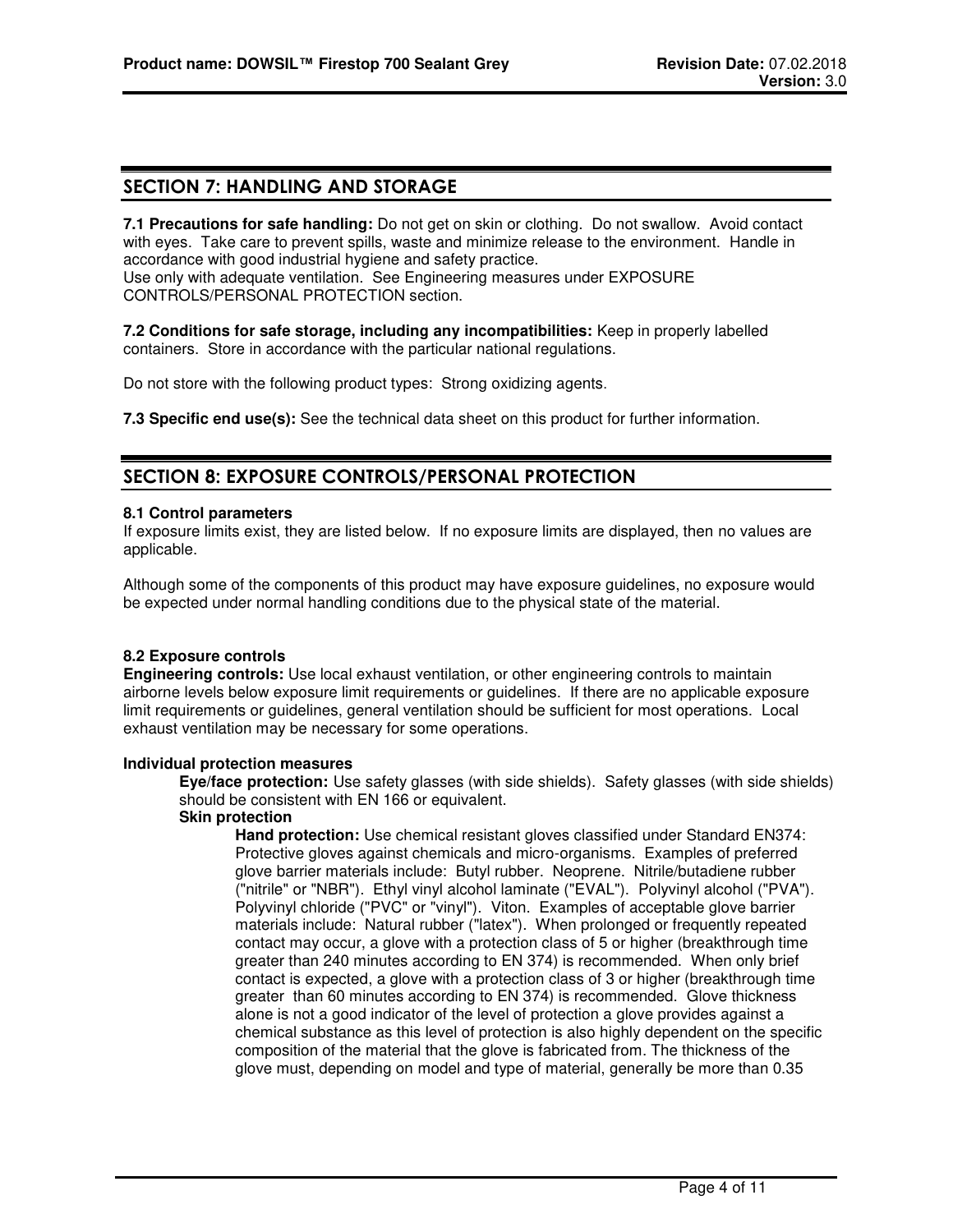mm to offer sufficient protection for prolonged and frequent contact with the substance. As an exception to this general rule it is known that multilayer laminate gloves may offer prolonged protection at thicknesses less than 0.35 mm. Other glove materials with a thickness of less than 0.35 mm may offer sufficient protection when only brief contact is expected. NOTICE: The selection of a specific glove for a particular application and duration of use in a workplace should also take into account all relevant workplace factors such as, but not limited to: Other chemicals which may be handled, physical requirements (cut/puncture protection, dexterity, thermal protection), potential body reactions to glove materials, as well as the instructions/specifications provided by the glove supplier.

**Other protection:** Use protective clothing chemically resistant to this material. Selection of specific items such as face shield, boots, apron, or full body suit will depend on the task.

**Respiratory protection:** Respiratory protection should be worn when there is a potential to exceed the exposure limit requirements or guidelines. If there are no applicable exposure limit requirements or guidelines, wear respiratory protection when adverse effects, such as respiratory irritation or discomfort have been experienced, or where indicated by your risk assessment process. For most conditions, no respiratory protection should be needed; however, if handling at elevated temperatures without sufficient ventilation, use an approved air-purifying respirator.

Use the following CE approved air-purifying respirator: Organic vapor cartridge, type A (boiling point  $>65$  °C)

#### **Environmental exposure controls**

See SECTION 7: Handling and storage and SECTION 13: Disposal considerations for measures to prevent excessive environmental exposure during use and waste disposal.

### **SECTION 9: PHYSICAL AND CHEMICAL PROPERTIES**

#### **9.1 Information on basic physical and chemical properties**

#### **Appearance**

| <b>Physical state</b>                  | paste                                   |
|----------------------------------------|-----------------------------------------|
| Color                                  | grey                                    |
| Odor                                   | No data available                       |
| <b>Odor Threshold</b>                  | No data available                       |
| рH                                     | Not applicable                          |
| <b>Melting point/range</b>             | No data available                       |
| <b>Freezing point</b>                  | No data available                       |
| Boiling point (760 mmHg)               | Not applicable                          |
| <b>Flash point</b>                     | Not applicable                          |
| <b>Evaporation Rate (Butyl Acetate</b> | Not applicable                          |
| $= 1$                                  |                                         |
| Flammability (solid, gas)              | Not classified as a flammability hazard |
| <b>Lower explosion limit</b>           | No data available                       |
| <b>Upper explosion limit</b>           | No data available                       |
| <b>Vapor Pressure</b>                  | Not applicable                          |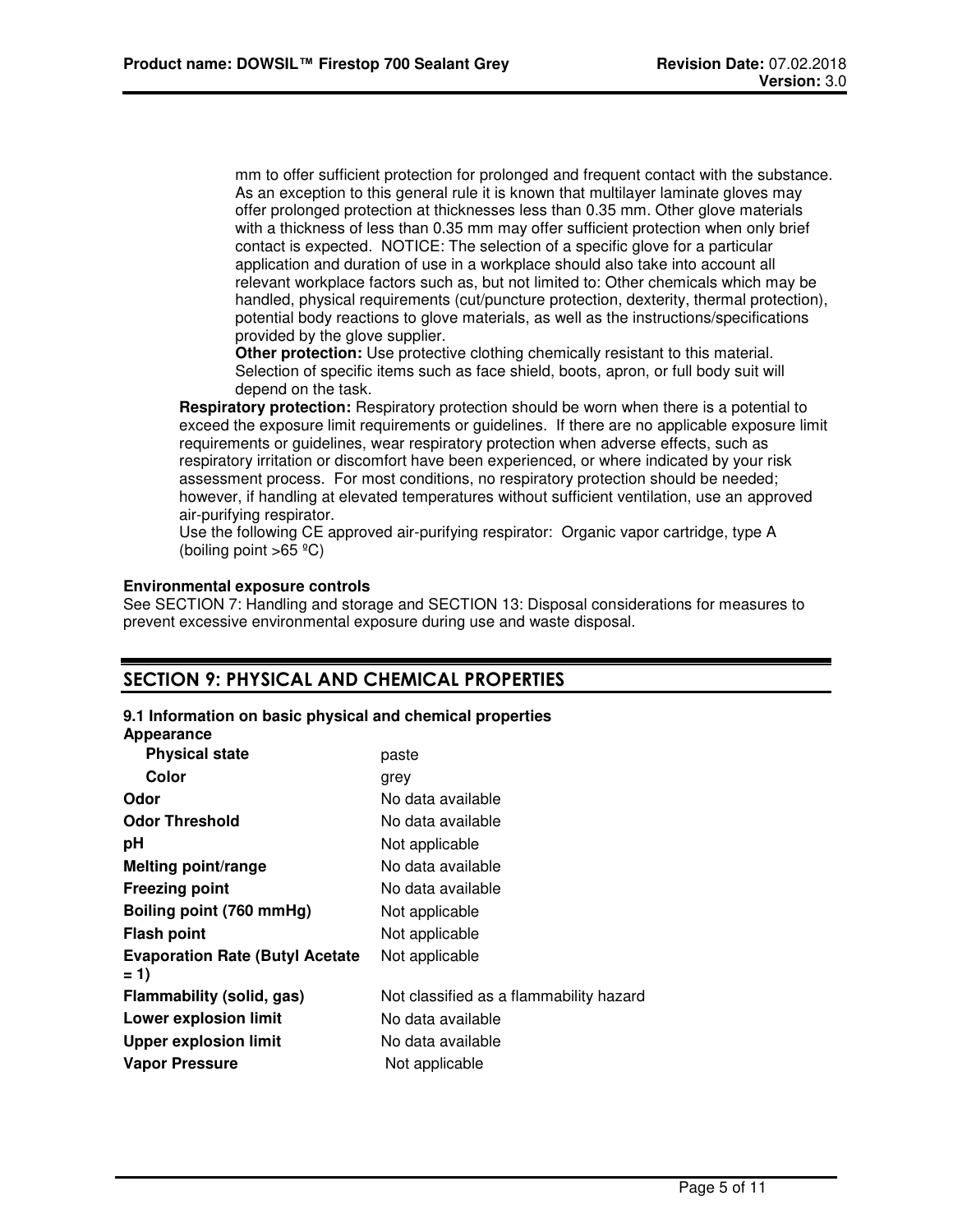| <b>Relative Vapor Density (air = 1)</b>           | No data available                                        |
|---------------------------------------------------|----------------------------------------------------------|
| Relative Density (water $= 1$ )                   | 1.45                                                     |
| <b>Water solubility</b>                           | No data available                                        |
| <b>Partition coefficient: n-</b><br>octanol/water | No data available                                        |
| <b>Auto-ignition temperature</b>                  | No data available                                        |
| <b>Decomposition temperature</b>                  | No data available                                        |
| <b>Dynamic Viscosity</b>                          | Not applicable                                           |
| <b>Kinematic Viscosity</b>                        | Not applicable                                           |
| <b>Explosive properties</b>                       | Not explosive                                            |
| <b>Oxidizing properties</b>                       | The substance or mixture is not classified as oxidizing. |
| 9.2 Other information                             |                                                          |
| <b>Liquid Density</b>                             | $1.45$ g/cm3                                             |
| Molecular weight                                  | No data available                                        |
| <b>Particle size</b>                              | No data available                                        |

NOTE: The physical data presented above are typical values and should not be construed as a specification.

### **SECTION 10: STABILITY AND REACTIVITY**

- **10.1 Reactivity:** Not classified as a reactivity hazard.
- **10.2 Chemical stability:** Stable under normal conditions.
- **10.3 Possibility of hazardous reactions:** Can react with strong oxidizing agents.
- **10.4 Conditions to avoid:** None known.
- **10.5 Incompatible materials:** Oxidizing agents
- **10.6 Hazardous decomposition products:** Formaldehyde. Benzene.

## **SECTION 11: TOXICOLOGICAL INFORMATION**

*Toxicological information appears in this section when such data is available.*

### **11.1 Information on toxicological effects Acute toxicity**

**Acute oral toxicity**

Very low toxicity if swallowed. Harmful effects not anticipated from swallowing small amounts.

As product: Single dose oral LD50 has not been determined.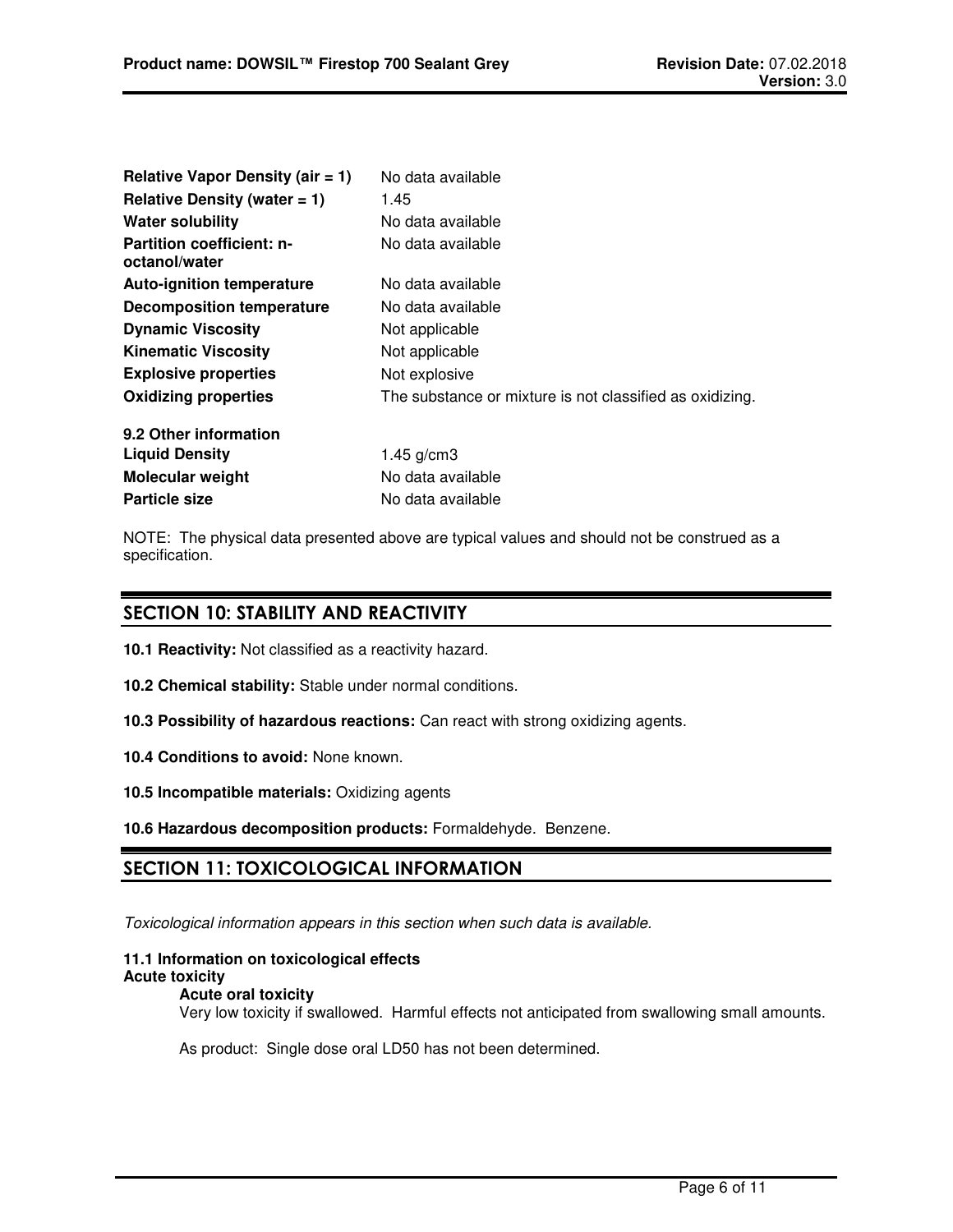Based on information for component(s): LD50, Rat,  $> 5,000$  mg/kg Estimated.

#### **Acute dermal toxicity**

Prolonged skin contact is unlikely to result in absorption of harmful amounts.

As product: The dermal LD50 has not been determined.

Based on information for component(s): LD50, Rabbit, > 2,000 mg/kg Estimated.

#### **Acute inhalation toxicity**

No adverse effects are anticipated from inhalation. Vapor from heated material may cause respiratory irritation. As product: The LC50 has not been determined.

#### **Skin corrosion/irritation**

Brief contact is essentially nonirritating to skin.

#### **Serious eye damage/eye irritation**

May cause slight temporary eye irritation. Corneal injury is unlikely. May cause mild eye discomfort.

#### **Sensitization**

For skin sensitization: Contains component(s) which have caused allergic skin sensitization in guinea pigs.

For respiratory sensitization: No relevant data found.

#### **Specific Target Organ Systemic Toxicity (Single Exposure)**

Evaluation of available data suggests that this material is not an STOT-SE toxicant.

#### **Specific Target Organ Systemic Toxicity (Repeated Exposure)**

Based on information for component(s): Based on available data, repeated exposures are not anticipated to cause significant adverse effects.

Contains an additional component(s) that is/are encapsulated in the product and are not expected to be released under normal processing conditions or foreseeable emergency.

#### **Carcinogenicity**

For similar material(s): Did not cause cancer in long-term animal studies which used routes of exposure considered relevant to industrial handling. Positiveresults have been reported in other studies using routes of exposure not relevant to industrial handling.

Contains an additional component(s) that is/are encapsulated in the product and are not expected to be released under normal processing conditions or foreseeable emergency.

#### **Teratogenicity**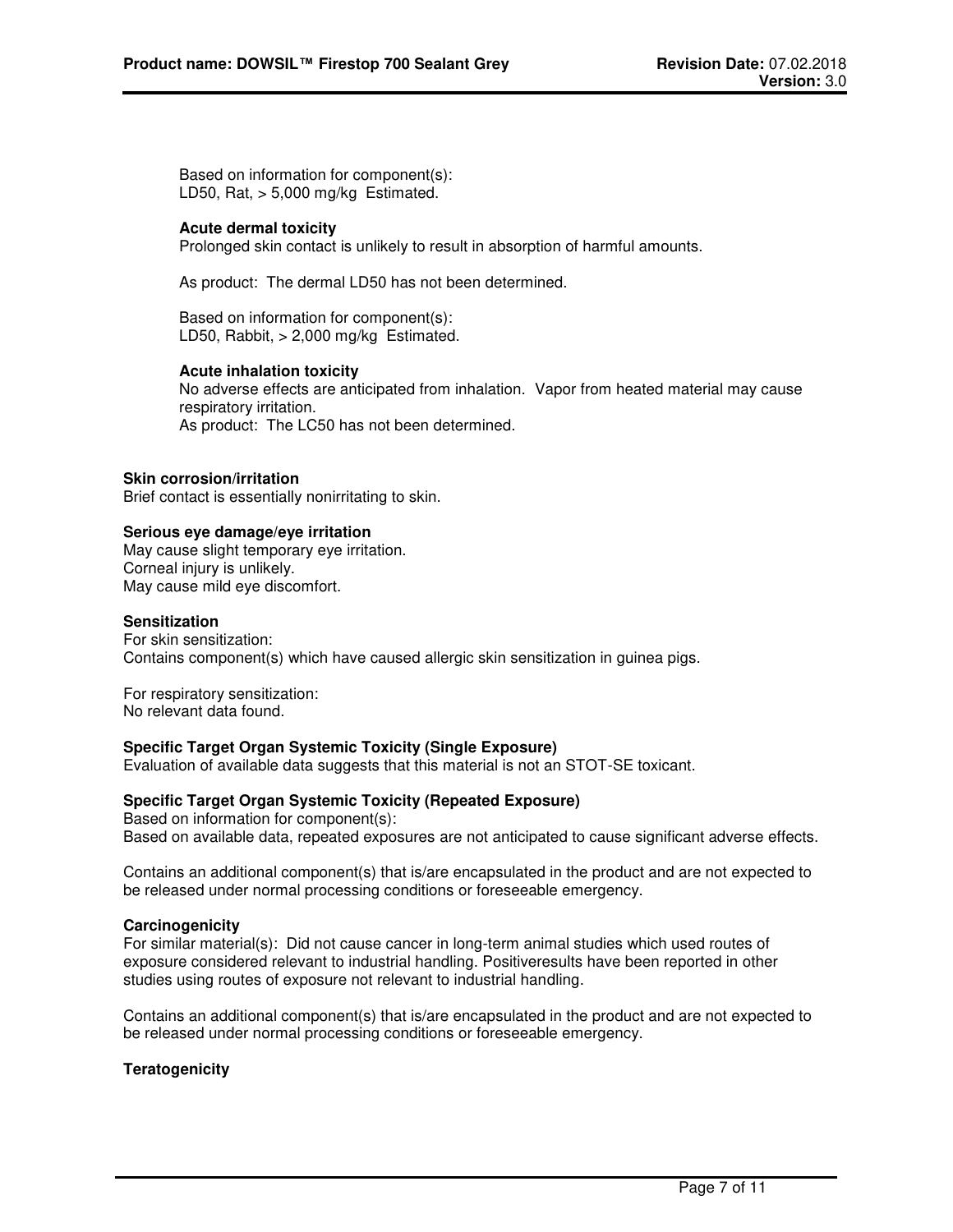Contains component(s) which did not cause birth defects or any other fetal effects in lab animals.

#### **Reproductive toxicity**

Contains component(s) which did not interfere with reproduction in animal studies.

#### **Mutagenicity**

Contains a component(s) which were negative in in vitro genetic toxicity studies.

Contains an additional component(s) that is/are encapsulated in the product and are not expected to be released under normal processing conditions or foreseeable emergency.

#### **Aspiration Hazard**

Based on physical properties, not likely to be an aspiration hazard.

### **SECTION 12: ECOLOGICAL INFORMATION**

*Ecotoxicological information appears in this section when such data is available.*

**12.1 Toxicity** No data available.

# **12.2 Persistence and degradability**

No data available.

**12.3 Bioaccumulative potential** No data available.

**12.4 Mobility in soil** No data available.

**12.5 Results of PBT and vPvB assessment**  No data available.

**12.6 Other adverse effects** No data available.

# **SECTION 13: DISPOSAL CONSIDERATIONS**

#### **13.1 Waste treatment methods**

Do not dump into any sewers, on the ground, or into any body of water. This product, when being disposed of in its unused and uncontaminated state should be treated as a hazardous waste according to EC Directive 2008/98/EC. Any disposal practices must be in compliance with all national and provincial laws and any municipal or local by-laws governing hazardous waste. For used, contaminated and residual materials additional evaluations may be required.

The definitive assignment of this material to the appropriate EWC group and thus its proper EWC code will depend on the use that is made of this material. Contact the authorized waste disposal services.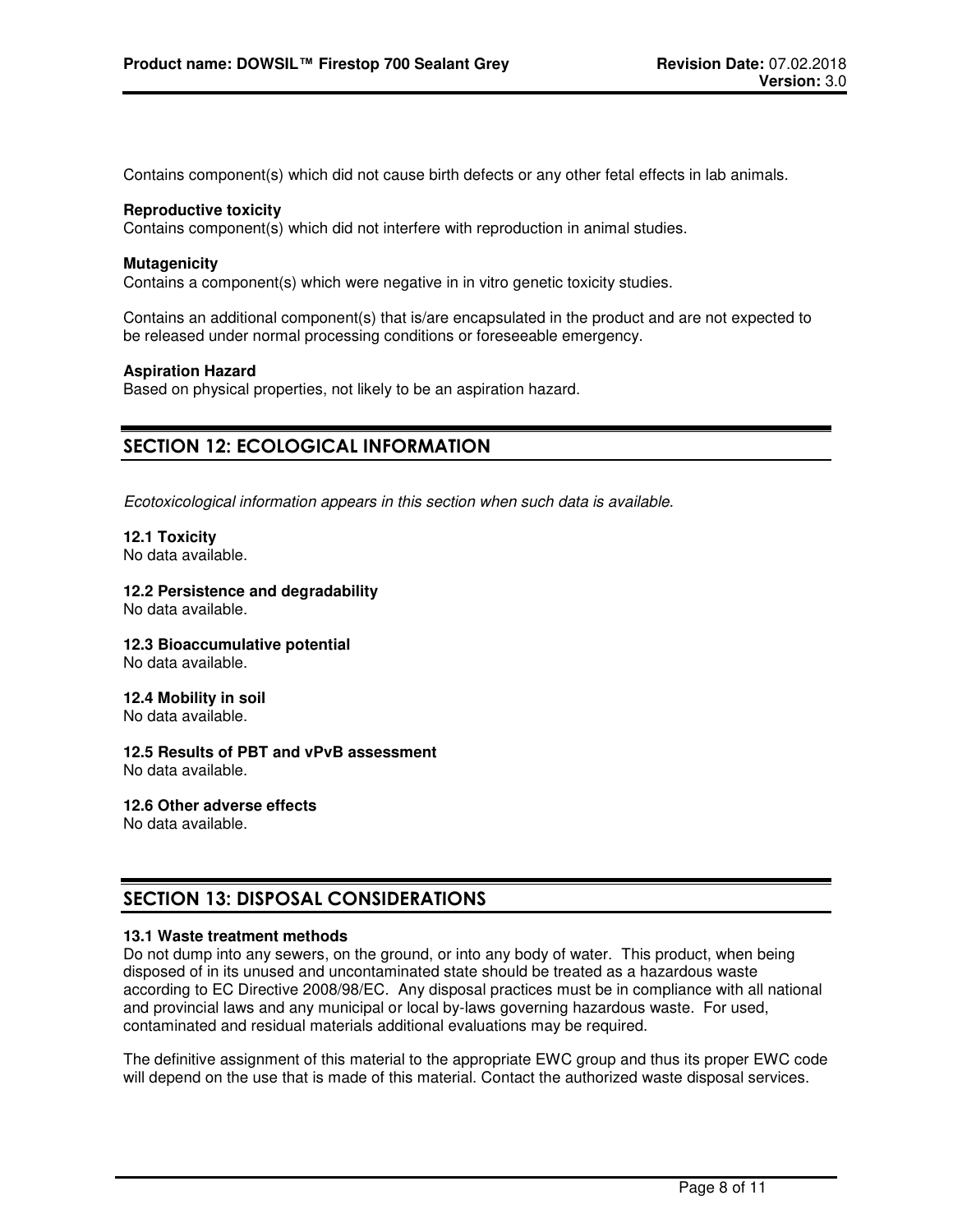### **SECTION 14: TRANSPORT INFORMATION**

#### **Classification for ROAD and Rail transport (ADR/RID):**

| 14.1 | UN number                                                                                          | Not applicable                                                       |
|------|----------------------------------------------------------------------------------------------------|----------------------------------------------------------------------|
|      | 14.2 UN proper shipping name                                                                       | Not regulated for transport                                          |
| 14.3 | Transport hazard class(es)                                                                         | Not applicable                                                       |
| 14.4 | Packing group                                                                                      | Not applicable                                                       |
|      | 14.5 Environmental hazards                                                                         | Not considered environmentally hazardous based on<br>available data. |
|      | 14.6 Special precautions for user                                                                  | No data available.                                                   |
|      | <b>Classification for SEA transport (IMO-IMDG):</b>                                                |                                                                      |
|      | 14.1 UN number                                                                                     | Not applicable                                                       |
|      | 14.2 UN proper shipping name                                                                       | Not regulated for transport                                          |
| 14.3 | Transport hazard class(es)                                                                         | Not applicable                                                       |
| 14.4 | Packing group                                                                                      | Not applicable                                                       |
| 14.5 | <b>Environmental hazards</b>                                                                       | Not considered as marine pollutant based on available data.          |
|      | 14.6 Special precautions for user                                                                  | No data available.                                                   |
|      | 14.7 Transport in bulk according<br>to Annex I or II of MARPOL<br>73/78 and the IBC or IGC<br>Code | Consult IMO regulations before transporting ocean bulk               |
|      | <b>Classification for AIR transport (IATA/ICAO):</b>                                               |                                                                      |
| 14.1 | UN number                                                                                          | Not applicable                                                       |
|      | 14.2 UN proper shipping name                                                                       | Not regulated for transport                                          |
|      | 14.3 Transport hazard class(es)                                                                    | Not applicable                                                       |
|      |                                                                                                    |                                                                      |

- **14.4 Packing group** Not applicable
- 14.5 **Environmental hazards** Not applicable
- **14.6 Special precautions for user** No data available.

This information is not intended to convey all specific regulatory or operational requirements/information relating to this product. Transportation classifications may vary by container volume and may be influenced by regional or country variations in regulations. Additional transportation system information can be obtained through an authorized sales or customer service representative. It is the responsibility of the transporting organization to follow all applicable laws, regulations and rules relating to the transportation of the material.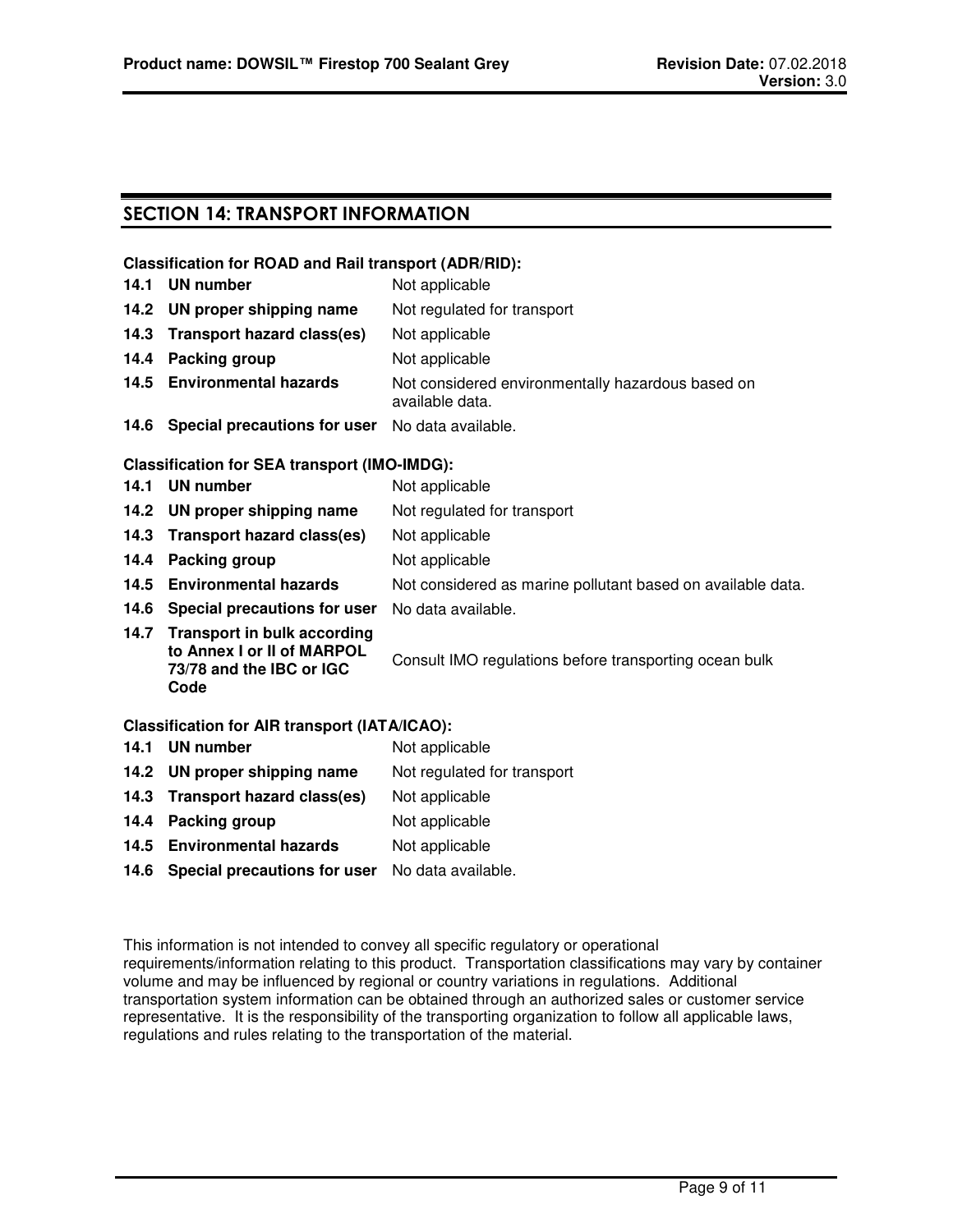### **SECTION 15: REGULATORY INFORMATION**

#### **15.1 Safety, health and environmental regulations/legislation specific for the substance or mixture**

#### **REACh Regulation (EC) No 1907/2006**

This product contains only components that have been either pre-registered, registered, are exempt from registration, are regarded as registered or are not subject to registration according to Regulation (EC) No. 1907/2006 (REACH).,The aforementioned indications of the REACH registration status are provided in good faith and believed to be accurate as of the effective date shown above. However, no warranty, express or implied, is given. It is the buyer´s/user´s responsibility to ensure thathis/her understanding of the regulatory status of this product is correct.

#### **Seveso III: Directive 2012/18/EU of the European Parliament and of the Council on the control of major-accident hazards involving dangerous substances.**

Listed in Regulation: Not applicable

#### **15.2 Chemical safety assessment**

Not applicable

### **SECTION 16: OTHER INFORMATION**

#### **Classification and procedure used to derive the classification for mixtures according to Regulation (EC) No 1272/2008**

This product is not classified as dangerous according to EC criteria.

#### **Revision**

Identification Number: 3281116 / A279 / Issue Date: 07.02.2018 / Version: 3.0 Most recent revision(s) are noted by the bold, double bars in left-hand margin throughout this document.

#### **Full text of other abbreviations**

ADN - European Agreement concerning the International Carriage of Dangerous Goods by Inland Waterways; ADR - European Agreement concerning the International Carriage of Dangerous Goods by Road; AICS - Australian Inventory of Chemical Substances; ASTM - American Society for the Testing of Materials; bw - Body weight; CLP - Classification Labelling Packaging Regulation; Regulation (EC) No 1272/2008; CMR - Carcinogen, Mutagen or Reproductive Toxicant; DIN - Standard of the German Institute for Standardisation; DSL - Domestic Substances List (Canada); ECHA - European Chemicals Agency; EC-Number - European Community number; ECx - Concentration associated with x% response; ELx - Loading rate associated with x% response; EmS - Emergency Schedule; ENCS - Existing and New Chemical Substances (Japan); ErCx - Concentration associated with x% growth rate response; GHS - Globally Harmonized System; GLP - Good Laboratory Practice; IARC - International Agency for Research on Cancer; IATA - International Air Transport Association; IBC - International Code for the Construction and Equipment of Ships carrying Dangerous Chemicals in Bulk; IC50 - Half maximal inhibitory concentration; ICAO - International Civil